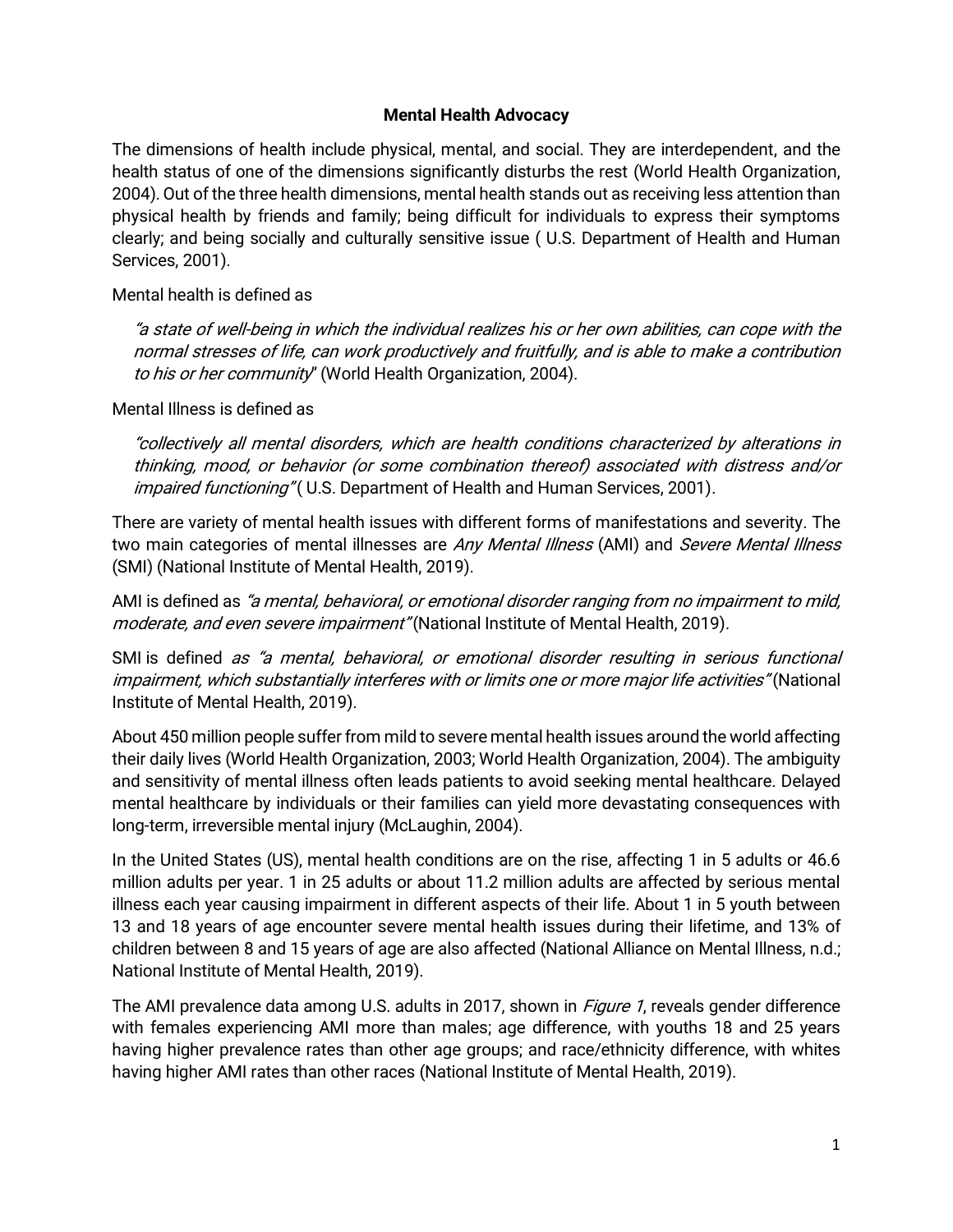

Past Year Prevalence of Any Mental Illness Among U.S. Adults (2017)

Data Courtesy of SAMHSA

Figure 1 AMI (Any Mental Illness) prevalence among US adults, 2017 (National Institute of Mental Health, 2019)

Figure 2 illustrates SMI prevalence among U.S. adults in 2017. It shows the same differences as AMI prevalence in *figure 1* above–females, whites, and the youth (between 18 and 25 years) experiencing higher rates of SMI (National Institute of Mental Health, 2019).





Figure 2 SMI (Serious Mental Illness) prevalence among U.S. adults, 2017 (National Institute of Mental Health, 2019)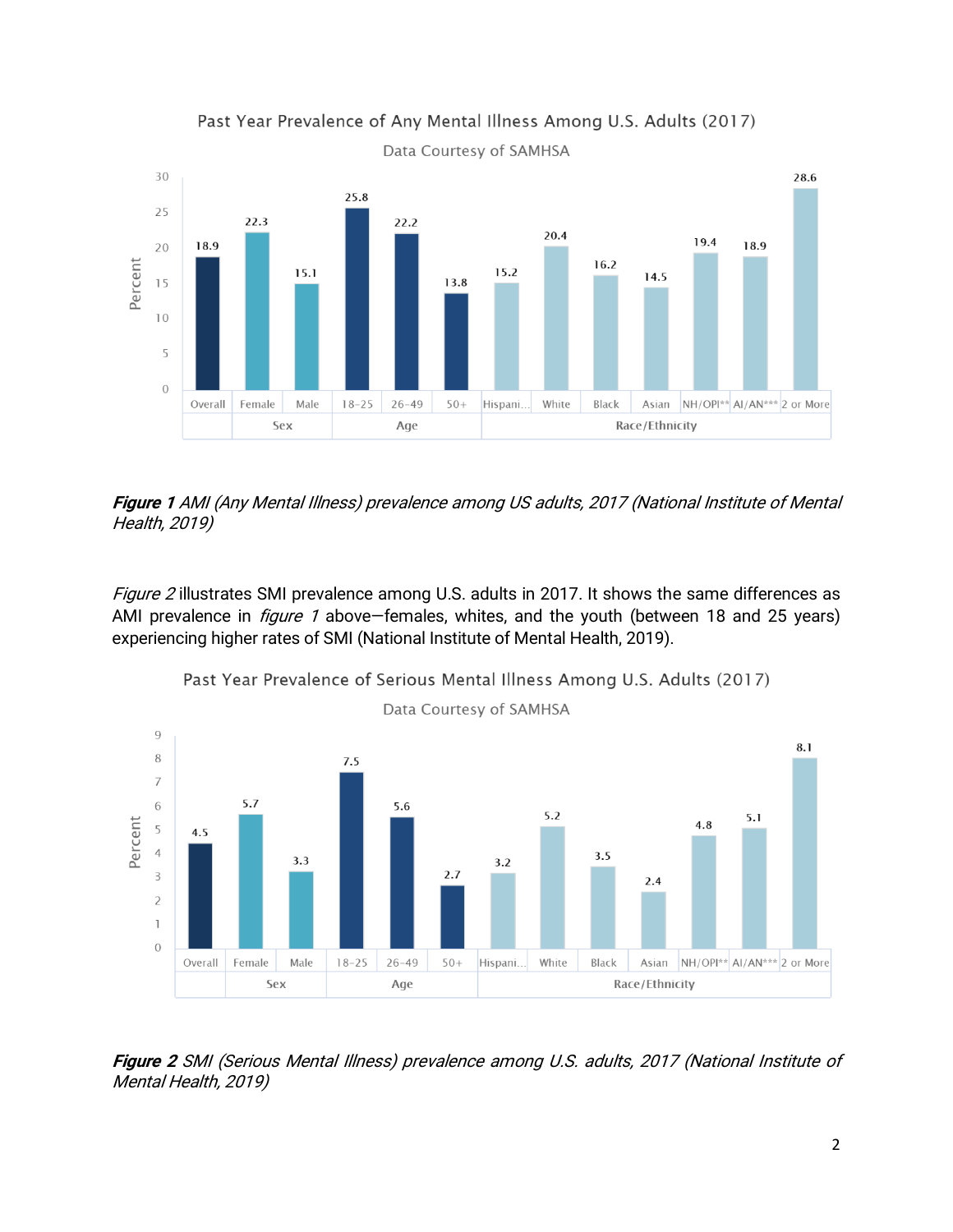In Olmsted County, MN, a triennial Community Health Needs Assessment (CHNA) conducted in 2016 reported the mental health status of the County. It shows that 67% of prioritization participants identified mental disorders as a major health issue in the County. (Olmsted County Public Health Services, et al., 2016).

The 2016 CHNA cites the Rochester Epidemiology Project (REP) reporting that 7% and 16% of Olmsted County youths and adults, respectively, had a diagnosis of depression in 2014. In Olmsted county, one in three individuals (29.2%) have ever been diagnosed with mental illness, while 32% of the County's population "is living in a household with at least one individual with a diagnosed mental health condition" (Olmsted County Public Health Services, et al., 2016)

The mental health data from the CHNA shows that females have 80% higher prevalence of depression than males. It also reports that the adult white population experiences the highest depression prevalence (16.3%), and Hispanics have the second-highest depression prevalence (15.6%). Furthermore, Hispanics have the highest adolescent depression prevalence (8.5%) followed by whites  $(7.8%)$  as shown in *figure 3*" (Olmsted County Public Health Services, et al., 2016).



*Figure 3 Olmsted County depression prevalence by race, 2014, CHNA (Olmsted County Public Health Services, et al., 2016)*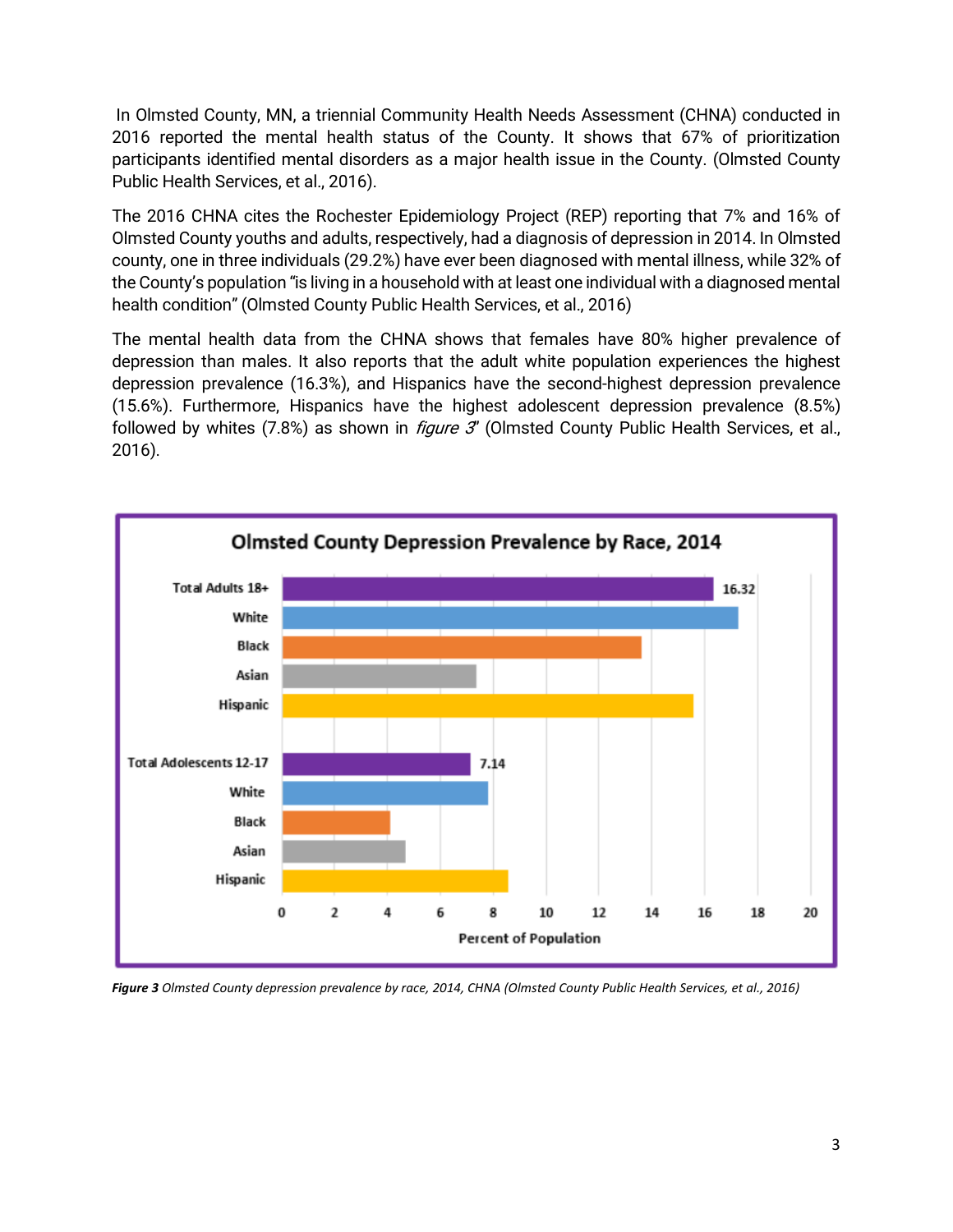### Physical effects of mental illness

There is a strong relationship between the physical and mental health status of individuals, each affecting the other. It is well-known that people with mental illnesses are more likely to get a physical illness than those who are not mentally ill. For example, schizophrenic patients have higher tendency of physical illnesses including infectious diseases mainly attributed to lack of selfcare and limited healthcare access (Sartorius, 2007; Leucht, et al., 2007). Mentally ill individuals may not receive the attention and care they need from their families resulting in their overall health worsening.

On the other hand, patients with physical illnesses maybe afflicted by a mental disorder such as depression. The severity of the mental disorder in physically ill patients increases with the duration and the severity of the disease. Thus, chronic disease patients (e.g. diabetes, HIV/AIDS, cancer, disability, etc.) may suffer more severe forms of depression which could go undiagnosed due to the attention paid to their preexisting chronic disease (Simon, 2001).

#### Culture and mental illness

The influences of patients' culture on their mental health issues are well-documented ( U.S. Department of Health and Human Services, 2001; Yakeley, 2018). It has been reported that some cultures experience higher prevalence of specific mental disorders in comparison to other cultures; that is not to say the specific culture is bad, it only indicates that the cultural and individual level risk factors that are associated with the mental disorders are more frequent ( U.S. Department of Health and Human Services, 2001).

Cultures have deep impact in the way mental disorders are perceived by populations (Lien & Kao, 2019); explained and cared for by the patients (selfcare) and families including when to seek healthcare and; reacted towards which is the basis for stigmatization and social isolation of the patients ( U.S. Department of Health and Human Services, 2001).

It is common in some cultures that patients of mental disorders express their condition through the somatic (physical) disturbances associated with it—this could mislead the physician into treating the patient for a somatic disease rather than the mental disorder that the patient is suffering from which is difficult for the patient to culturally perceive and express clearly to the physician ( U.S. Department of Health and Human Services, 2001).

#### Immigration related mental disorders

Leaving one's country to reside in another for a long period (or maybe forever) is a process that fundamentally changes the life of an individual. Upon arrival to the host country, the migrating individual brings their culture (specially adults who have been practicing and lived in the culture long enough for it to become a norm and inseparable part of their life), however, they enter a new era—community, culture, and environment—which they have to fit in ( U.S. Department of Health and Human Services, 2001; Ilic, et al., 2017).

The process of acclimatizing to new norms is stressful and sometimes depressing for newlyarrived immigrants although it does not take too long for one to start adaptation—the first two to three years are the most stressful. Immigration is not solely responsible for the mental health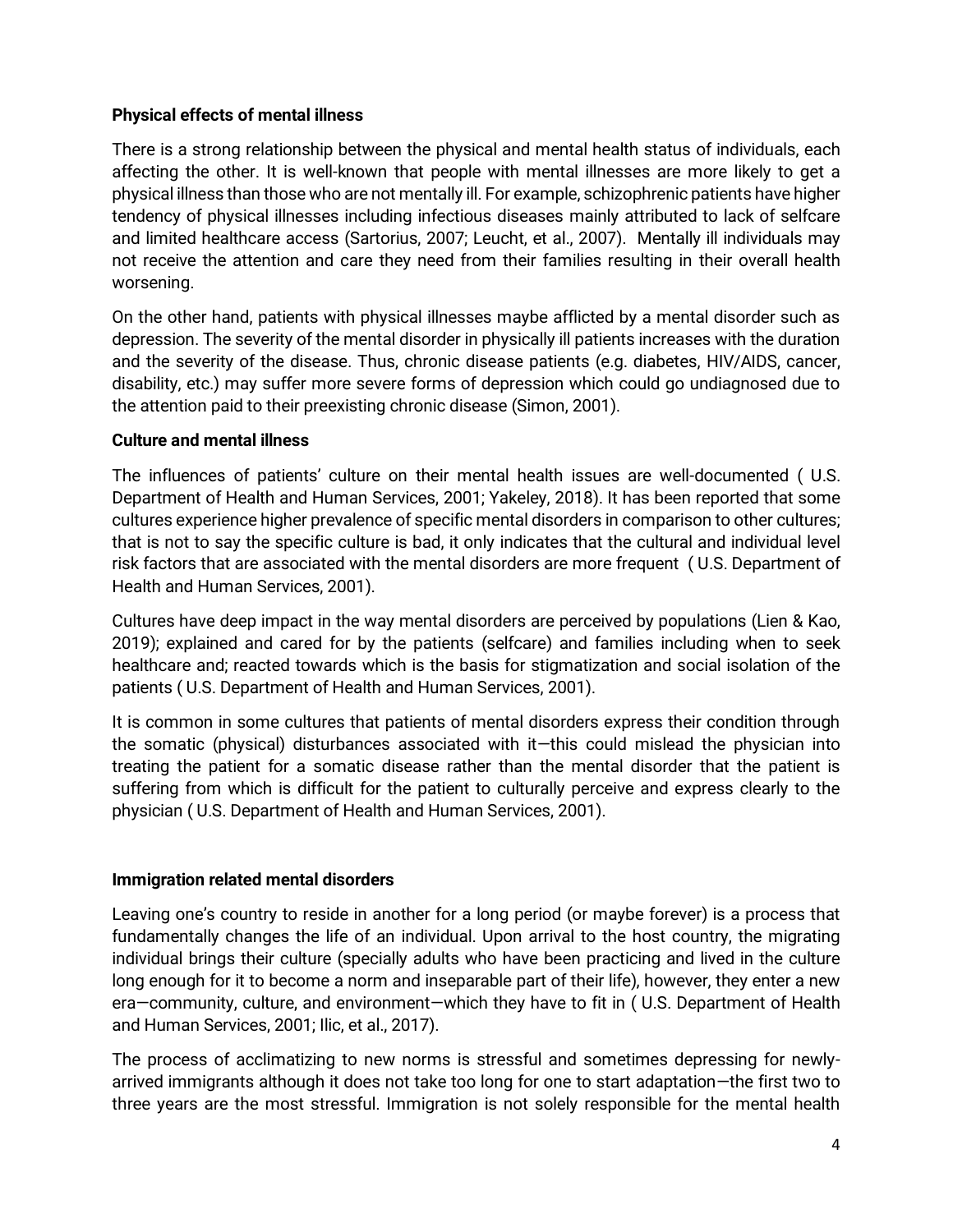disturbance among immigrants, social conditions and the underlying reasons of migrating (e.g. wars) should be taken into consideration—such conditions could lead to post-traumatic stress disorder (PTSD) ( U.S. Department of Health and Human Services, 2001).

### Mental illness stigma

Stigmatization is a major issue facing people with mental disorders from their own community that they live in, their classmates and teachers, family members, etc.; it makes it difficult for them to seek solution for their health condition (Kaushik, et al., 2016; Ando, et al., 2013; Moses, 2010).

Individuals with mental illness often face strong stigma from preexisting cultural perceptions due to their ill health. Being avoided, rejected, and discriminated by their own community puts more pressure and stress on the-already fragile mental health status ( U.S. Department of Health and Human Services, 2001). Mental illness stigma contributes to suicide ideation and attempt (Oexele, et al., 2017; Oexle, et al., 2018).

Mental illness stigma is also seen in healthcare settings causing barriers in the accessibility of mental health services. The nature of healthcare-based stigma against mentally ill patients has its roots in the lack of mental health stigma awareness among health professionals and the perceived hopelessness in treating mental health patients where doctors, nurses and other health staff feel that the patient will not get better no matter what they do (Knaak, et al., 2017). Furthermore, studies have shown that people with mental illness feel being treated in dehumanizing and demeaning ways such as not being listened to and use of inappropriate language (While & Clark, 2010; Knaak, et al., 2017; Ungar, et al., 2016; Pope, 2011).

## What works

1. Early prevention:

Prevention is an essential component in health promotion programs. Early prevention of mental disorders decreases its prevalence and severity. Early childhood education (ECE) programs directed towards children and their caregivers are important to nurture the child's psychology, cognitive abilities, emotional growth, and social connectedness which in turn will have a positive impact on the child's mental health into adolescent and adulthood (Baker-Henningham, 2014; World Health Organization, 2003). The underlying risk factors of mental disorders start early in life (before being born) with the mother's mental health status, stress, surrounding social environment, and the pressures she experiences during pregnancy and after delivery (Newton, 2015; Meltzer, et al., 2003).

2. Mental health literacy and community empowerment

It is crucial for the community to be educated on the importance of mental health and mental disorders that could face them and their families in the future. Knowing the triggers, indicators, and the deleterious effects of mental disorders helps in its prevention, early intervention, help-seeking, and coping strategies. Four interventional approaches towards better mental health literacy have been identified (Kelly, et al., 2007; Jorm, 2012):

I. Holistic, communitywide campaigns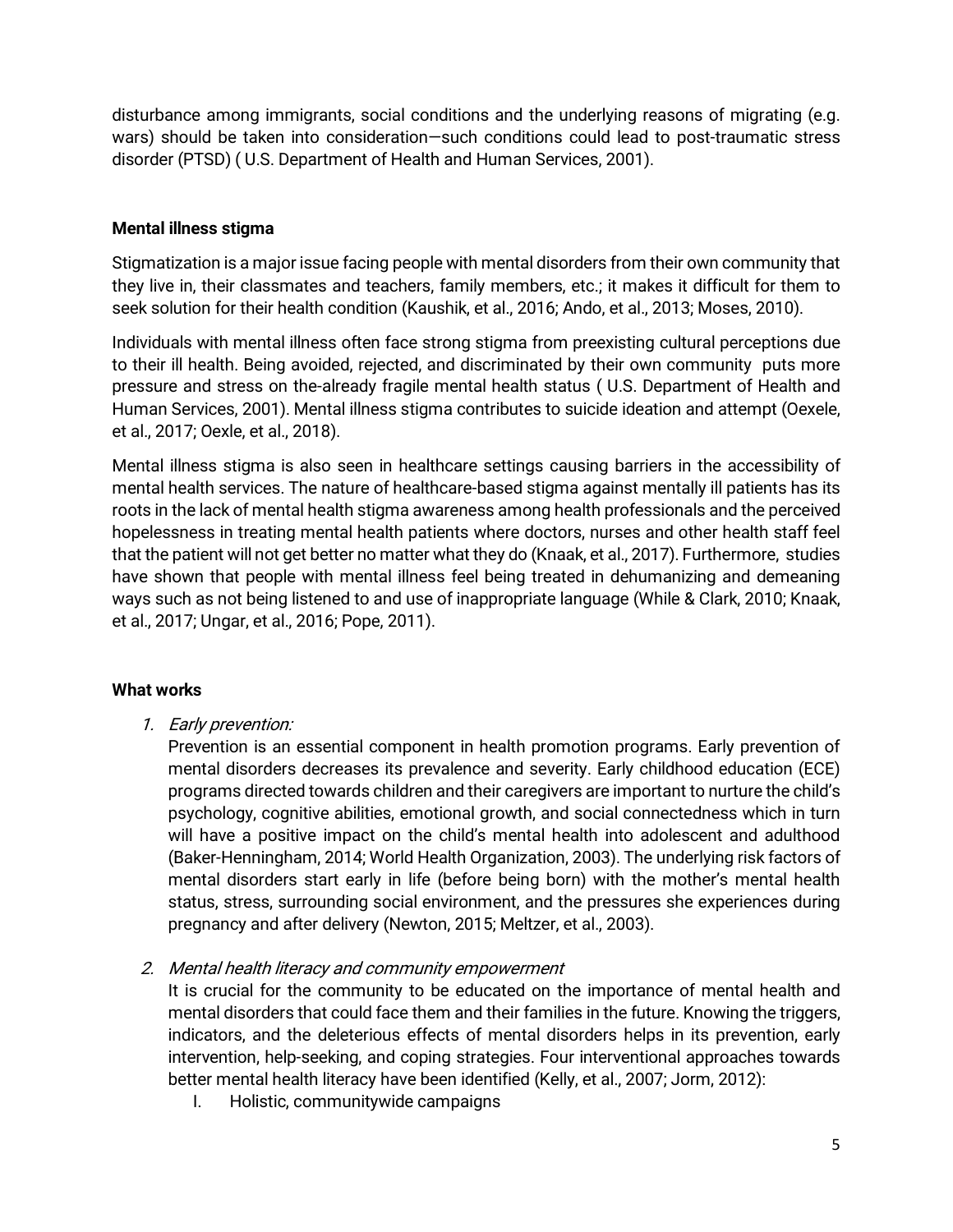- II. Youth-specific community campaigns
- III. School-based mental health literacy programs
- IV. Individual oriented mental health training programs on dealing with mental health issues

However, it is argued that mental health literacy programs (specifically for major depression and suicide) targeting the whole community or a profession may not be as effective as the individual- or small group- tailored programs (Goldney & Fisher, 2008).

## 3. Destigmatizing mental illness

The stigma faced by patients with mental illness is a major barrier to seeking the necessary treatment and other interventions. Stigma exists in the community, healthcare team, peers, and among families. Efforts have to be directed to mental illness stigmatization specially among healthcare team to avoid discrimination in healthcare service provision (While & Clark, 2010; Mann & Himelein, 2004; Knaak, et al., 2017).

Destigmatizing mental illness in healthcare settings can be achieved through (Knaak, et al., 2017):

- I. Undergraduate and graduate courses for future health professionals emphasizing the consequences of mental illness stigmatization in the healthcare system (Carrol, 2018)
- II. Short, regular seminars for health professionals discouraging bias and mental illness stigmatization
- III. Public campaigns focusing on destigmatizing mental illness in the community (Kohls, et al., 2017; Yakushi, et al., 2017; Cook & Wang, 2010; Dumesnil & Verger, 2009)

# 4. Mental health research

Research into mental illness stigma and community perception towards mental illness and ways to reconcile it should be carried out to achieve better mental health status among population. Individuals with mental illness are part of the community sharing culture, language, values, etc. yet discriminated, shamed, defamed, avoided, and isolated by their own community, or sometimes families; reasons behind such practices due to preexisting shared cultural views need to be brought to light through in-depth studies detailing their origins, reasons, and ways to overcome them.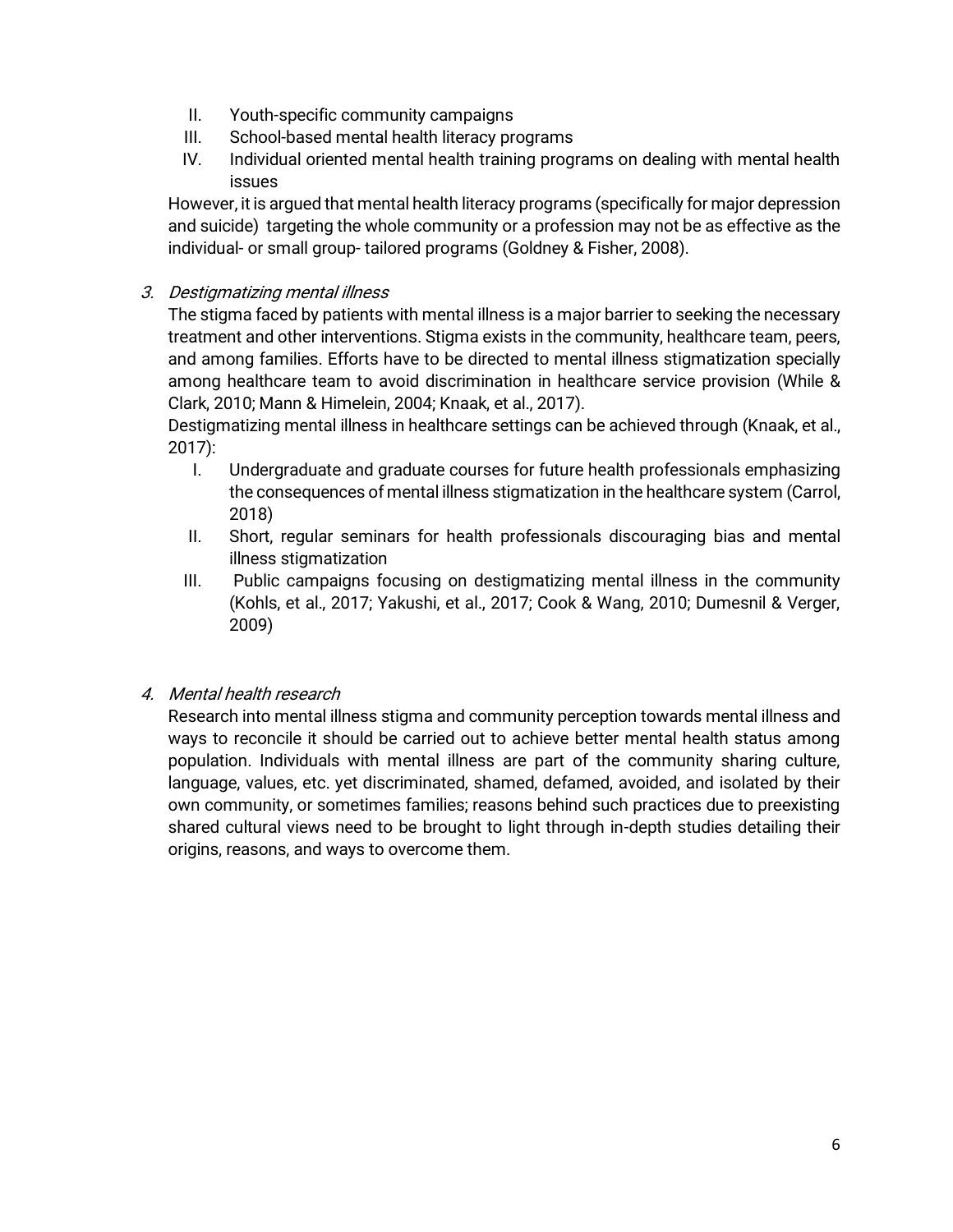# Bibliography

U.S. Department of Health and Human Services, 2001. *Mental health: Culture, Race, and Ethnicity--A*  supplement to mental health: A report of the Surgeon General. Rockville, MD., s.l.: U.S. Department of Health and Human Services, Substance Abuse and Mental Health Services Adminstration, Center for Mental Health Services.

Ando, S., Yamaguchi, S., Aoki, Y. & Thornicroft, G., 2013. Review of mental-health-related stigma in Japan. *Psychiatry and Clinical Neurosciences,* 30 9, 67(7), pp. 471-482.

Baker-Henningham, H., 2014. The role of early childhood education programmes in the promotion of child and adolescent mental health in low- and middle-income countries. *Internatinal Journal of Epidemiology,* 4, 43(2), pp. 407-433.

Carrol, S., 2018. Destigmatizing mental illness: an innovative evidence-based undergraduate curriculum. *Journal of Psychosocial Nursing and Mental Health Services,* 56(5), pp. 50-55.

Cook, T. & Wang, J., 2010. Descriptive epidemiology of stigma against depression in a general population sample in Alberta. *BMC Psychiatry ,* 19 4.10(29).

Dumesnil, H. & Verger, P., 2009. Public awareness campaigns about depression and suicide: a review. *Psychiatric Services,* 9, 60(9), pp. 1203-1213.

Goldney, R. & Fisher, L., 2008. Have broad-based community and professional education programs influenced mental health literacy and treatment seeking of those with major depression and suicidal ideation?. *Suicide Life Threat Behav,* 4, 38(2), pp. 129-42.

Ilic, B. et al., 2017. Mental health in domesticated immigrant population: a systematic review. *Psychiatria Danubia,* 29(3), pp. 273-281.

Jorm, A., 2012. Mental health literacy: empowering the community to take action for better mental health. *Am Pschol,* 4, 67(3), pp. 231-43.

Kaushik, A., Kostaki, E. & Kyriakopoulas, M., 2016. The stigma of mental illness in children and adolescents: A systematic review. *Pyschiatry Res,* 30 9, Volume 243, pp. 469-494.

Kelly, C., Jorm, A. & Wright, A., 2007. Improving mental health literacy as a strategy to facilitate early intervention for mental disorders. *Med J Aust,* 1 10, 187(7), pp. S26-30.

Knaak, S., Mantler, E. & Szeto, A., 2017. Mental Illness-related stigma in healthcare: Barriers to access and care and evidence-based solutions. *Healthc Manage Forum,* 3, 30(2), pp. 111-116.

Kohls, E. et al., 2017. Public attitudes toward depression and help-seeking: Impact of the OSPI-Europe depression awareness campaign in four European regions. *Journal of Affective Disorders,* Volume 217, pp. 252-259.

Leucht, S. et al., 2007. Physical illness and schizophrenia: a review of the literature.. *Acta Psychiatrica Scandinavica,* , 116(5), pp. 317-333.

Lien, Y. & Kao, Y., 2019. public bliefs and attitudes toward schizophrenia and depression in Taiwan: A nationwide survey. *Psychiatry Res,* 3, Volume 273, pp. 435-442.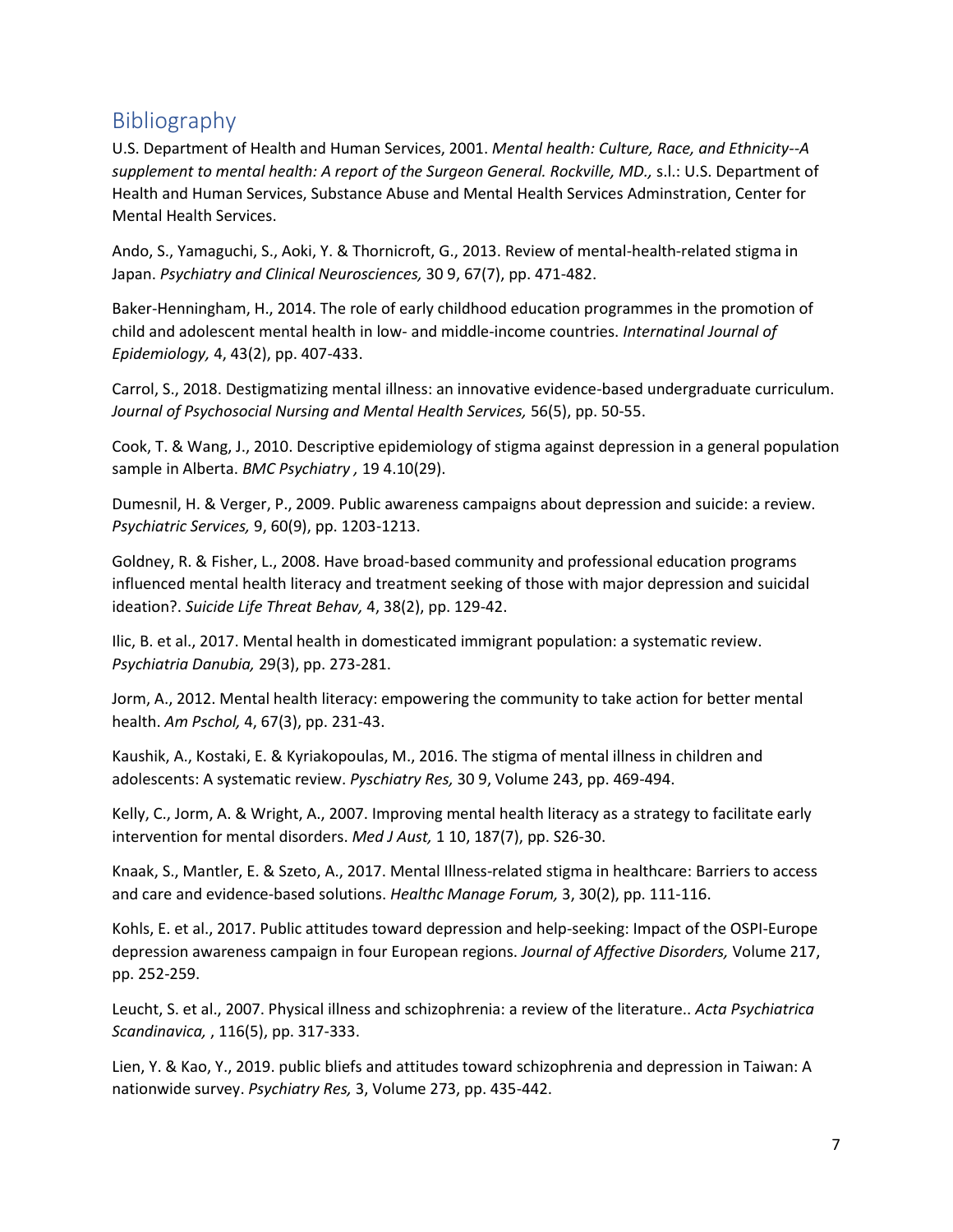Mann, C. & Himelein, M., 2004. Factors associated with stigmatization of persons with mental illness. *Psychiatry Serv,* 55(2), pp. 185-187.

McLaughin, C. G., 2004. Delays in treatment for mental disorders and health insurance coverage. *Health Serv Res.,* April, 39(2), pp. 221-224.

Meltzer, H. et al., 2003. *Persistence, onset,risk factors and outcomes of childhood mental disorders.*  London: Crown.

Moses, T., 2010. Being Treated differently: stigma experiences with family, peers, and school staff among adolescents with mental health disorders. *Soc Sci Med,* 4, 70(7), pp. 985-993.

National Alliance on Mental Illness, n.d. *Mental Health by the Numberss.* [Online] Available at: https://www.nami.org/learn-more/mental-health-by-the-numbers [Accessed 20 July 2019].

National Institute of Mental Health, 2019. *Mental Illness.* [Online] Available at: https://www.nimh.nih.gov/health/statistics/mental-illness.shtml [Accessed 20 July 2019].

Newton, J., 2015. Prevention of mental illness must start in childhood: growing up feeling safe and protected from harm. *Br J Gen Pract,* 4, 633(65), pp. e209-210.

Oexele, N. et al., 2017. Mental illness stigma, secrecy and suicidal ideation.. *Epidemiology and Psychiatric Sciences,* 26(1), pp. 53-60.

Oexle, N. et al., 2018. Mental illness stigma and suicidality: The role of public and individual stigma. *Epidemiology and Psychiatric Sciences,* 27(2), pp. 169-175.

Olmsted County Public Health Services, Olmsted Medical Center & Mayo Clinic Rochester, 2016. *Community Health Needs Assessment,* Rochester: Olmsted County Public Health Services.

Pope, W. S., 2011. Another face of health care disparity: stigma of mental illness. *J Psychosoc Nurs Ment Health Serv,* 49(9), pp. 27-31.

Sartorius, N., 2007. Physical illness in people with mental disorders.. *World Psychiatry,* , 6(1), pp. 3-4.

Simon, G. E., 2001. Treating depression in patients with chronic disease. *Western Journal of Medicine,* , 175(5), pp. 292-293.

Stephanie Knaak, E. M. A. S., 2017. Mental illness-related stigma in healthcare: Barriers to access and care and evidence-based solutions. *HealthCare Management Forum,* 30(2), pp. 111-116.

Ungar, T., Knaak, S. & Szeto, A. C., 2016. Theoretical and practical considerations for combating mental health illness stigma in health care. *Community Ment Health J,* Volume 52, pp. 262-271.

While, A. & Clark, L., 2010. Overcoming ignorance and stigma relating to intellectual disability in healthcare: A potential solution.. *Journal of Nursing Management,* 18(2), pp. 166-172.

World Health Organization, 2003. *Investing in Mental Health.* Geneva: World Health Organization.